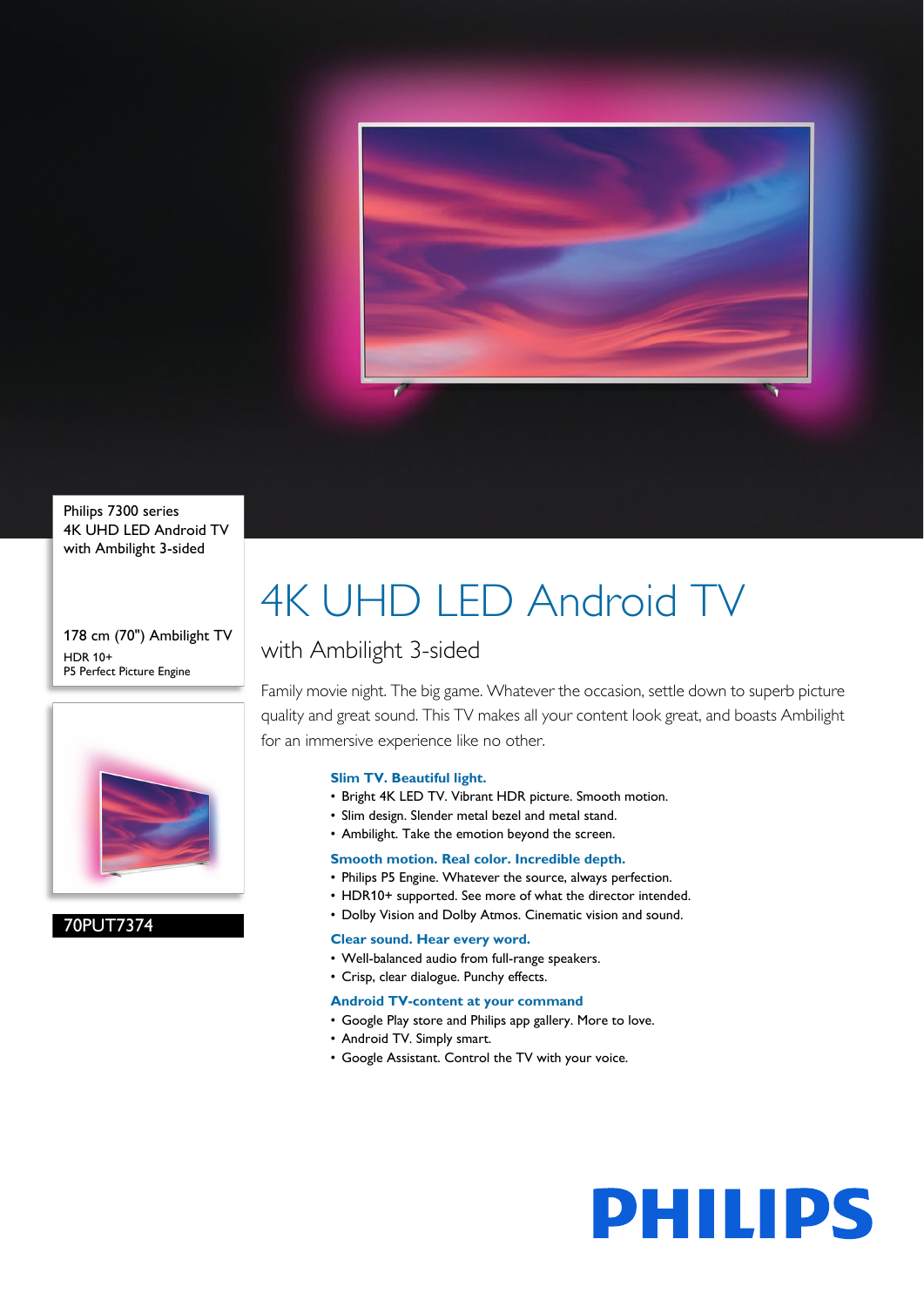### 4K UHD LED Android TV 178 cm (70") Ambilight TV HDR 10+, P5 Perfect Picture Engine

### **Highlights**

### **Ambilight 3-sided**

With Philips Ambilight, movies and games feel more immersive. Music gets a light show. And your screen will feel bigger than it is. Intelligent LEDs around the edges of the TV cast onscreen colours onto the walls, and into the room, in real time. You get perfectly tuned ambient lighting. And one more reason to love your TV.

### **4K UHD**

Bright 4K LED TV. Vibrant HDR picture. Smooth motion.A Philips 4K UHD TV brings content to life with rich colors and crisp contrast. Images have more depth, and motion is smooth. Movies, shows, games, and more look great no matter the source.

### **P5 Perfect Picture Engine**

The Philips P5 engine delivers a picture as brilliant as the content you love. Details have noticeably more depth. Colors are vivid, while skin tones look natural. Contrast is so crisp

you'll feel every detail. Motion is perfectly smooth.

### **Dolby Vision and Dolby Atmos**

Support for Dolby's premium sound and video formats means the HDR content you watch will look-and sound-gloriously real. Whether it's the latest streaming series or a Blu-Ray disc set, you'll enjoy contrast, brightness, and color that reflect the director's original intentions. And hear spacious sound with clarity, detail, and depth.

### **HDR10+ supported**

Your Philips TV is primed to get the most out of the HDR10+ video format. Contrast, color, and brightness levels are adjusted from frame to frame. Whether it's a must-watch series or the new blockbuster, shadows will be deeper. Bright surfaces will shine. Colors will be truer.

### **TV Content**

Go beyond traditional TV programming with Google Play Store and Philips App Gallery.

Experience endless movies, TV, music, apps and games online. More to love.

### **Android TV**

Make your Philips Android TV your own. If it's all about Amazon and YouTube this week, and Netflix next week-no problem. A clear, intuitive interface lets you put the content you love front and center. Easily pick up where you left off in the latest series, or check out the new movie releases.

### **Google Assistant**

Control your Philips Android TV with your voice. Want to play a game, watch Netflix, or find content and apps in the Google Play store? Just tell your TV. You can even command all Google Assistant-compatible smart home devices-like dimming the lights and setting the thermostat on movie night. Without leaving the sofa.

**4K UltraHD** ambilight